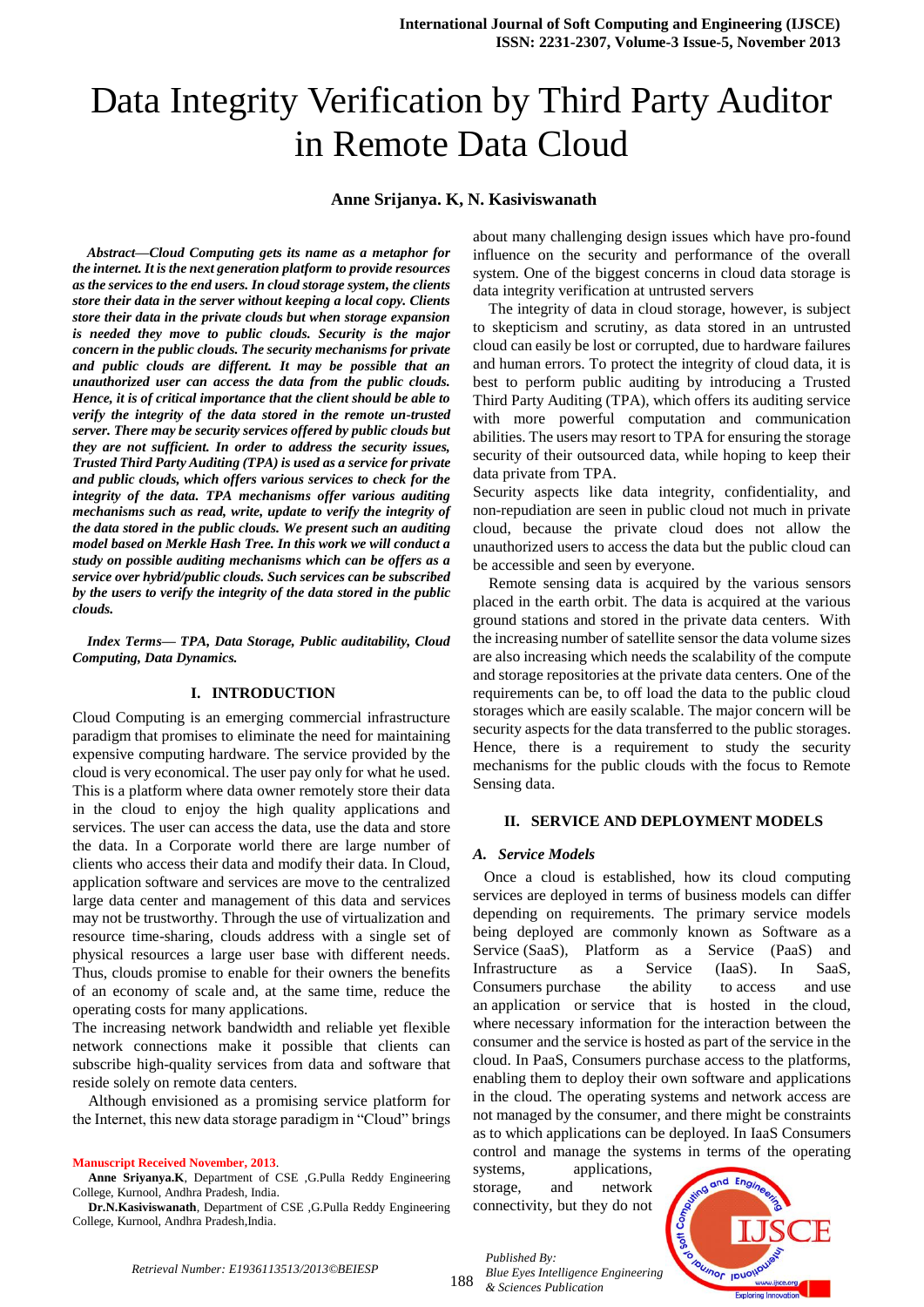control the cloud infrastructure.

### **B. Deployment models**

 Deploying cloud computing can differ depending on requirements, and the following four deployment models have been identified, each with specific characteristics that support the needs of the services and users of the clouds in particular ways. In Private Cloud, The cloud infrastructure has been deployed, and is maintained and operated for a specific organization. The operation may be in-house or with a third party on the premises. In Community Cloud, The cloud infrastructure is shared among a number of organizations with similar interests and requirements. This may help limit the capital expenditure costs for its establishment as the costs are shared among the organizations. The operation may be in-house or with a third party on the premises. In Public Cloud, The cloud infrastructure is available to the public on a commercial basis by a cloud service provider. This enables a consumer to develop and deploy a service in the cloud with very little financial outlay compared to the capital expenditure requirements normally associated with other deployment options. In Hybrid Cloud, The cloud infrastructure consists of a number of clouds of any type, but the clouds have the ability through their interfaces to allow data and/or applications to be moved from one cloud to another. This can be a combination of private and public clouds that support the requirement to retain some data in an organization, and also the need to offer services in the cloud.

## **III. RELATED WORK**

Recently much of growing interest has been pursued in the context of remotely stored data verification. Considering the role of the verifier in the model, the schemes presented earlier fall into two categories: private auditability and public auditability [1]. Schemes with private auditability can achieve higher scheme efficiency, public auditability allows anyone, not just the client (data owner), to challenge the cloud server for correctness of data storage while keeping no private information [1]. The work presented in [10] proposes a TPA mechanism that utilizes public key based homomorphic authenticator with random masking. In [11] privacy preserving TPA is proposed. The scheme proposed in [12] encryption is done at user level and then data is sent to TPA, so that data is kept secured against TPA. TPA mechanism proposed in [2] uses digital signature method for auditing the data on the cloud. The research work conducted in [7] proposes auditing mechanism that uses homomorphism token and distributed erasure coded data. The most recent work conducted in [9] proposes Trust Enhanced Third Party Auditor (TETPA) in which cloud service providers' accountability is enabled and protects cloud users' benefits.Although the existing schemes aim at providing integrity verification for different data storage systems, the problem of supporting both public auditability and data dynamics has not been fully addressed.

## **IV. PROBLEM STATEMENT**

**A. System Model**



**cloud and private cloud**

- Client: An entity which has large data files to be stored in the cloud and relies on the cloud for data maintenance and computation can be either individual customers or organization clients are classified into 2 groups, Data Owner: Have a large amount of data to be stored in the cloud. And Application Users: Users who can access the applications with proper access permissions
- Cloud Storage server: An entity managed by CSP to provide data Storage Service.CSS is divided into two components. Management Server, manages the server and Data Server, Stores the clients data
- Cloud Service Provider: Is an Entity Which has significant storage apace and computation recourse to maintain clients data
- Third Party Auditor: Has capabilities to manage or monitor – outsourced data under the delegation of data owner. Hash values of the files are stored at TPA

## **B. Design Goals**

Our design goals can be summarized as the following:

- Public auditability for storage correctness assurance: to allow anyone, not just the clients who originally stored the file on cloud servers, to have the capability to verify the correctness of the stored data on demand;
- Dynamic data operation support: to allow the clients to perform block-level operations on the data files while maintaining the same level of data correctness assurance. The design should be as efficient as possible so as to ensure the seamless integration of public auditability and dynamic data operation support;
- Block less verification: no challenged file blocks should be retrieved by the verifier (e.g., TPA) during verification process for efficiency concern.

## **V. PROPOSED SCHEME**

## **A. Merkle Hash Tree**



189 *Blue Eyes Intelligence Engineering & Sciences Publication* 

*Published By:*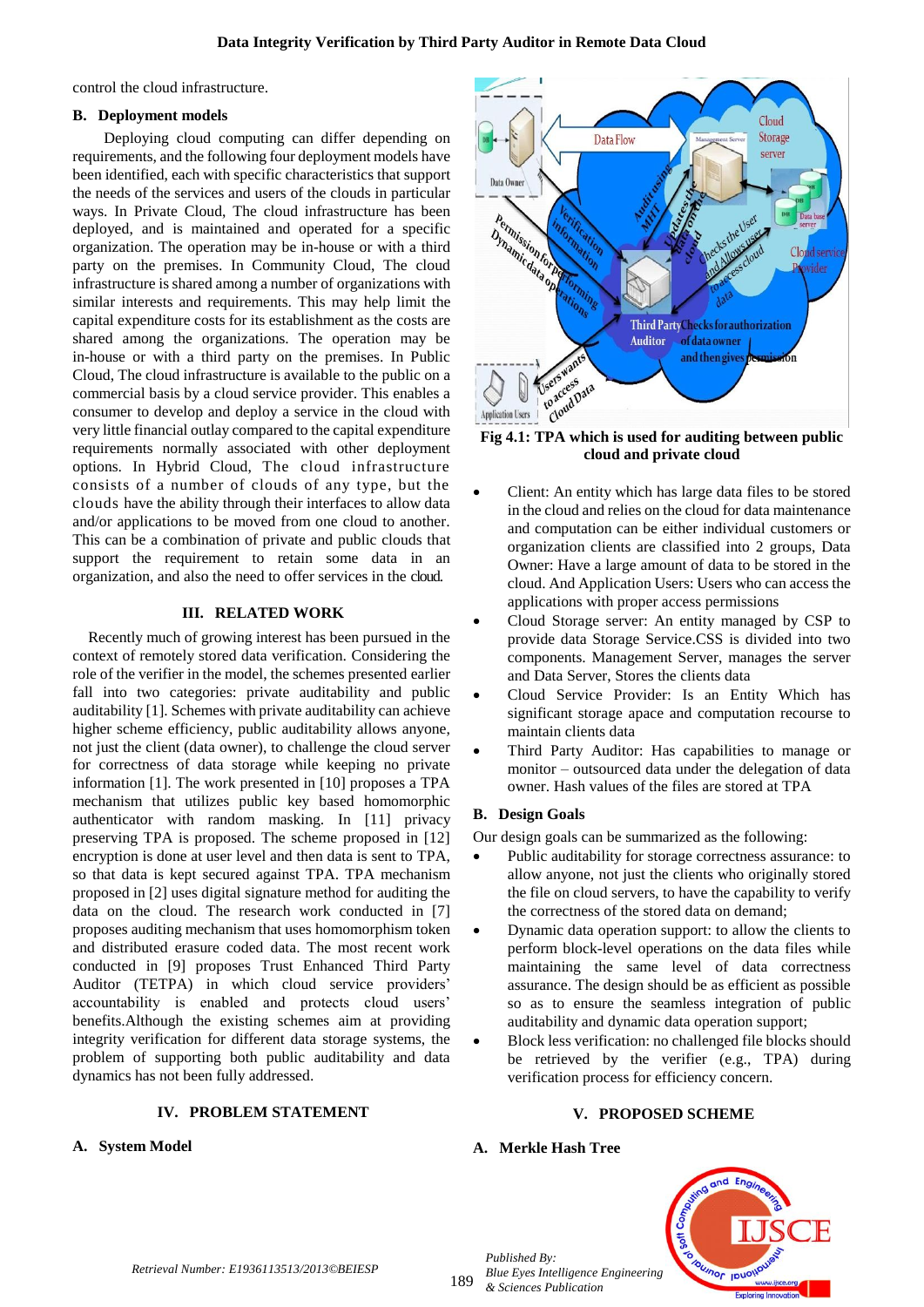

#### **Fig 5.1 : Merkle Hash Tree**

Merkle's construction built on the technique of Lamport's one-time signatures. Such a signature requires a setup stage in which many secret values are selected and the results of applying a hash function to each of them are published. To be concrete, we think of the hash function as SHA1, which outputs a 160-bit value. In its simplest form, the setup procedure for a one-time signature generates 160 secret values xi and 160 secret values yi, (we use 160 here since SHA1 outputs a 160-bit value), and the sequence of pairs  $HASH(xi)$  and  $HASH(yi)$  is made public. To sign a message m, the signer first computes the 160-bit hash or message digest of m,  $md = HASH(m)$ . For each of the 160 bits of md, the signer then reveals xi if the i'th bit of md is 0, and yi otherwise. An adversary can't forge such a signature, unless he can invert the hash function HASH. However, each sequence of 320 published HASH values can only be used once. Thus, the storage associated with the original one-time signature scheme grows too large to be practical for general use

Merkle proposed a method to sign multiple messages without the enormous cost of storing two secret values per bit to be signed. His construction makes use of a binary tree, where each node is associated with a bit-string. The bit strings associated to each leaf are the hash of a secret value associated to that leaf, and each internal node of the tree is assigned  $HASH(L||R)$ , where  $L||R$  represents the concatenation of the values assigned to the left and right child nodes. Rather than randomly generating and storing the secret values for each leaf, the i'th secret value can be determined from a pseudo-random generator as PRNG(secret,i). The root of the tree is made public. This key generation process is time consuming, but is a one-time cost.

A putative secret leaf value can be "authenticated" with respect to the root. Although each node value is considered to be public, the Verifier only needs to know the root value; the Prover supplies the additional public information to the Verifier: namely the values of all of the siblings of the nodes on the path to the root. The Verifier can compute the hash of the secret leaf value, then hash the result together with its sibling's value, etc., all the way up to the root. The secret value is accepted as genuine if the final value matches the published root value. The Merkle-Tree traversal problem can be thought of as the problem of easing the Prover's burden of "reminding" the verifier of the node values.

Realizing that neither storing all node values (exponential space cost in the height of the tree) nor recalculating the node values on the fly (up to exponential time cost) would be an efficient use of resources, Merkle found a way to amortize the cost of recalculating the required nodes over multiple "rounds" (1 round = output required for 1 leaf verification). For a tree of height H, Merkle's scheduling algorithm required only O(H) HASH evaluations per round, and space to store O(H^2) intermediate hash values. For medium-size trees this original algorithm already embodied a reasonable degree of storage and computation efficiency.

## **B. Setup**

The client's public key and private key are generated by invoking KeyGen (.). By running SigGen (.), the data file F is pre-processed, and the homomorphic authenticators together with metadata are produced.

- KeyGen (1, k): The client generates a random signing key pair (spk, ssk). Choose a random  $\alpha \leftarrow Zp$  and compute  $v \leftarrow \mathbf{g}^{\alpha}$ . The secret key is sk = ( $\alpha$ , ssk) and the public key is  $pk = (v, spk)$ .
- SigGen (sk, F): Given  $F = (m1, m2 \dots, mn)$ , the client chooses a random element u←G. Let t be the file tag for F where  $t = name || n || u || S S i g s s k$  (name $|| n || u$ ). Then the client computes signature  $\sigma_i$  for each block mi (i = 1, 2... n) where  $\sigma i \leftarrow (H(mi) \text{ um } i)^{\alpha}$  and denote the set of signatures by  $\Phi = {\sigma i}$ ,  $1 \le i \le n$ . The client then generates a root R based on the construction of Merkle Hash Tree (MHT), where the leave nodes of the tree are an ordered set of hashes of "file tags"  $H$  (mi) ( $i = 1, 2...$ . n). Next, the client signs the root R under the private key  $\alpha$ : sigsk (H(R))  $\leftarrow$  (H(R))<sup> $\alpha$ </sup>. The client sends {F, t,  $\Phi$ , sigsk (H(R))} to the server and deletes {F,  $\Phi$ , sigsk  $(H(R))$ } from its local storage.

## **C. Data Integrity Verification by TPA**

The Client or TPA can verify the integrity of outsourced data by challenging the server. Before challenging, the TPA first uses spk to verify signature on t. If verification fails, reject by emitting FALSE else recover u. To generate the message "chal" the TPA (Verifier) picks a random c-element subset I=  ${s1, s2}$  ...sc} of set [1, n] where we assume s1≤......≤sc. For each i  $\in$  I the TPA chooses a random element  $vi \leftarrow B \subseteq Zp$ . The message chal specifies the positions of the blocks to be checked in the Merkle hash tree. The verifier sends the chal to the  $\{(i, vi)\}\$  s1 $\leq i \leq sc$  prover (server).

GenProof  $(F, \Phi, \text{chal})$ : Upon receiving the challenge chal =  $\{(i, vi)\}\$  s1  $\le i \le$  sc, the server computes, Where Both the data blocks and the corresponding signature blocks are aggregated into single block. In addition the prover will provide verifier with small amount of auxiliary information. [1]

$$
\mu = \sum_{i=s_1}^{s_c} \nu_i m_i \in \mathbb{Z}_p \quad \text{and} \quad \sigma = \prod_{i=s_1}^{s_c} \sigma_i^{\nu_i} \in G,
$$

 VerifyProof (pk, chal, P):Upon receiving the responses from the prover, the verifier generates root R using H (mi),  $\Omega$ i} s1≤i≤sc and authenticates it by checking

$$
e(sig_{sk}(H(R)), g) \doteq e(H(R), g^{\alpha})
$$

If the Verification fails, the Verifier rejects by emitting False. Otherwise the Verifier checks, if the output according to the equation is TRUE, otherwise FALSE.

*Published By:*



*Retrieval Number: E1936113513/2013©BEIESP*

190 *& Sciences Publication*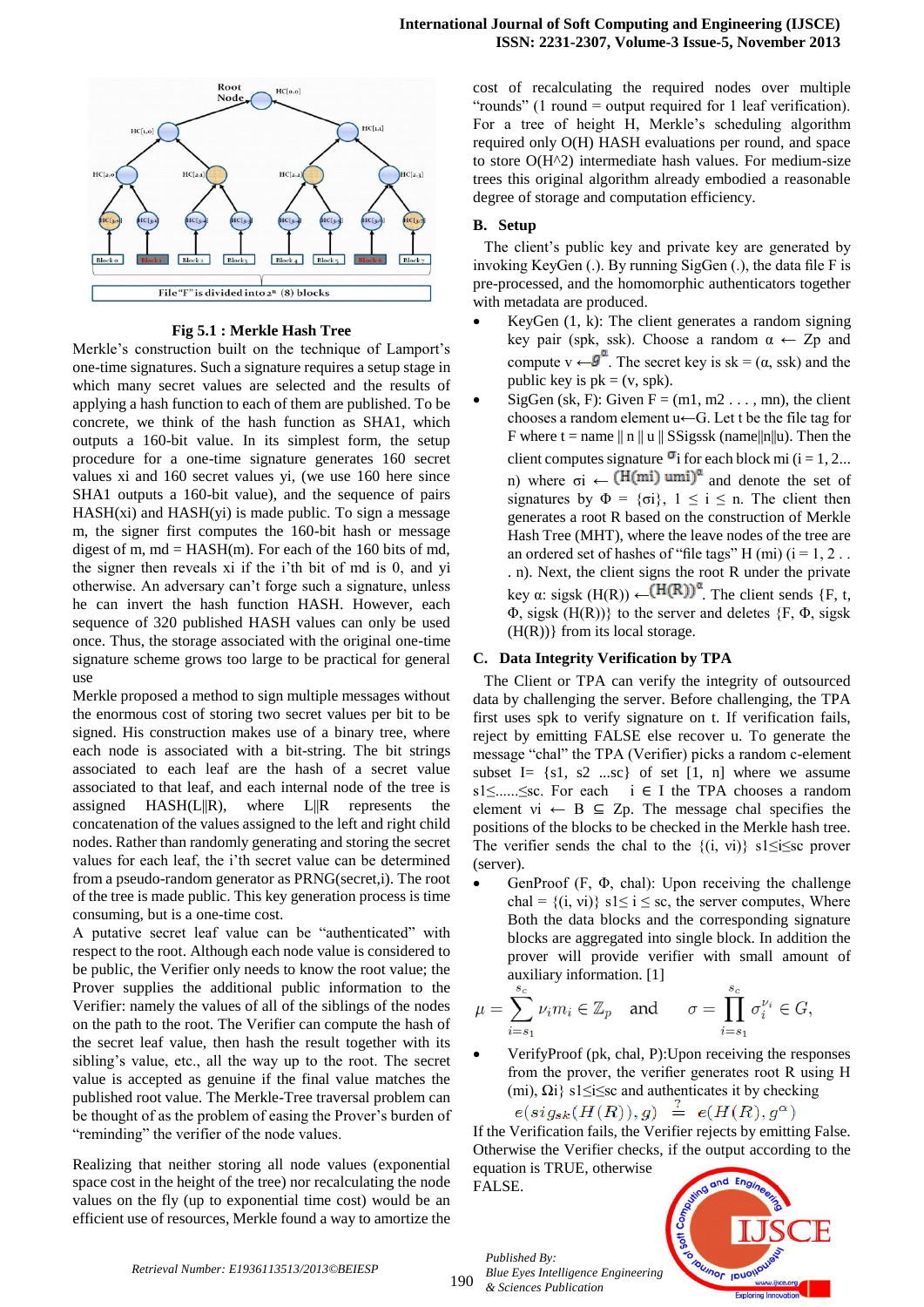$$
e(\sigma,g) \quad \stackrel{?}{=} \quad e\big(\prod_{i=s_1}^{s_c}H(m_i)^{\nu_i} \cdot u^{\mu}, v\big)
$$

# **VI. DATA FLOW DIAGRAMS**

A data flow diagram (DFD) is a graphical representation that depicts information flow and the transforms that one applied as data moves from of a data flow diagram is also known as data flow graph or bubble.

#### *A. Key Generation*



**Fig6.1 : Dataflow diagram for Key Generation**



- **Fig 6.2 : Dataflow diagram for SignatureGeneration**
- **C. Data Integrity Verification by TPA**



**Fig6.3 : Dataflow diagram for Data Integrity Verification**



191

*Published By:*

*& Sciences Publication*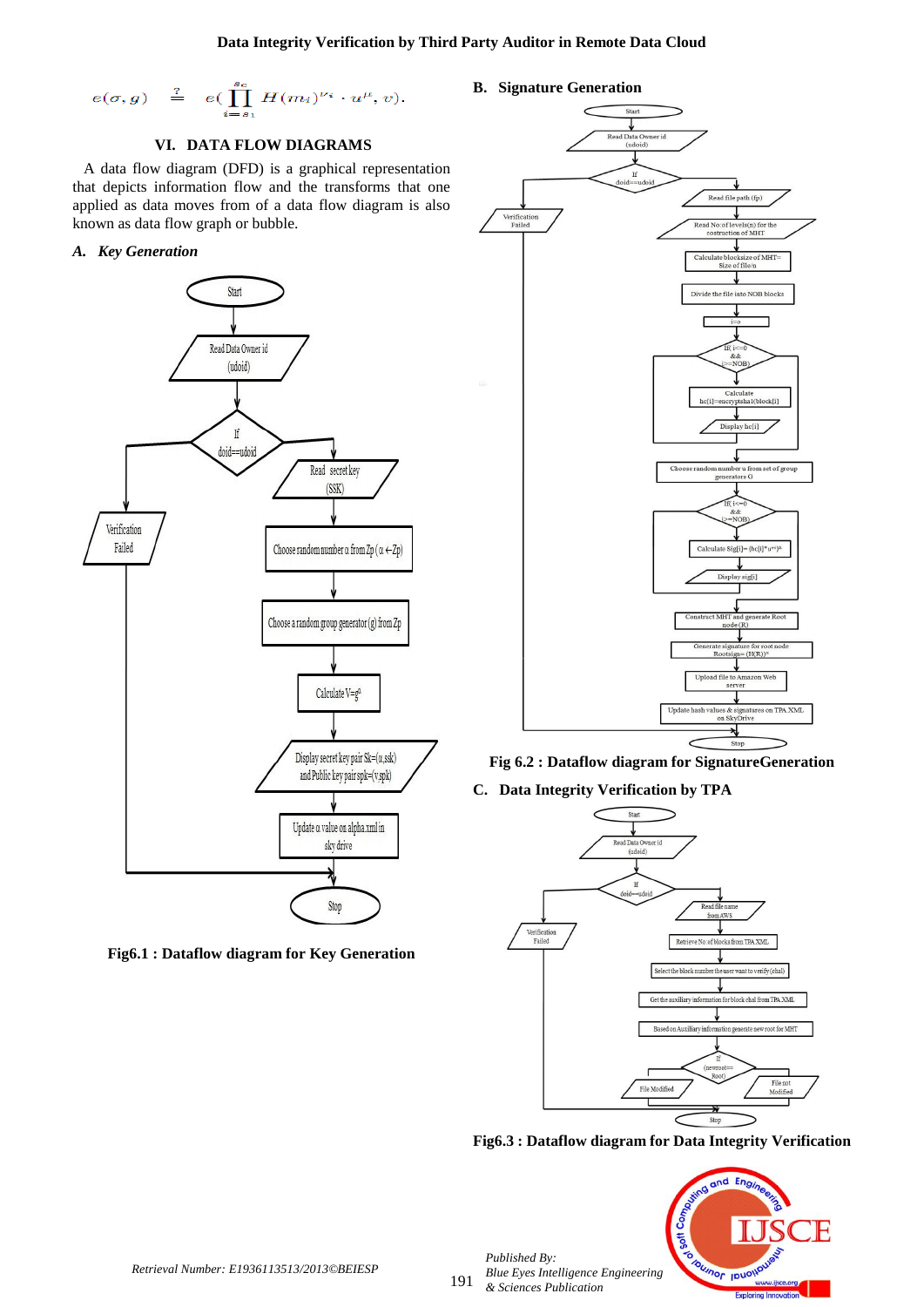## **VII. RESULTS**

## **A. Key Generation**



**Fi 7.1 g: Generating Public key and Private key**

#### *B. Signature Generation*



**Fig7.2: Generating Signature for the given file using MHT**

#### **C. Data Integrity Verification by TPA**



**Fig7.3 : Data Integrity Verification by TPA(file not modified)**



**Fig 7.4: Data Integrity Verification by TPA(file modified)**

#### **VIII. CONCLUSION**

In this paper we present a model for hybrid cloud in Remote sensing data using Amazon S3, OpenStack Swift and designing TPA mechanism which can be used as service and data is stored safely. Currently, the TPA and private cloud existing as service, same thing can be extended to public clouds the feasibility can be studied on the SLA's.

#### **REFERENCES**

- 1. Qian Wang, Cong Wang, Kui Ren, Wenjing Lou and Jin Li, "Enabling Public Auditability and Data Dynamics for Storage Security in Cloud Computing"
- 2. K.Govinda, V.Gurunathaprasad, H.Sathishkumar, "Third Party Auditing for Secure Data Storage in Cloud through Digital Signature using RSA" International Journal of Advanced Scientific and Technical Research (Issue 2, Volume 4- August 2012) ISSN 2249-9954.
- 3. Wang Shao-hui, Chang Su-qin,Chen Dan-wei,Wang Zhi-we, "Public Auditing for Ensuring Cloud Data Storage Security With Zero Knowledge Privacy".
- 4. S. Sivachitralakshmi,T. Judgi, "A Flexible Distributed Storage Integrity AuditingMechanism in Cloud Computing", International Conference on Computing and Control Engineering (ICCCE 2012), 12 & 13 April, 2012.
- 5. R.Ushadevi, V. Rajamani, "A Modified Trusted Cloud Computing Architecture based on Third Party Auditor (TPA) Private Key Mechanism", International Journal of Computer Applications (0975 – 8887) Volume 58– No.22, November 2012.
- 6. Boyang Wang,Baochun Li,Hui Li, "Public Auditing for Shared Data with EfficientUser Revocation in the Cloud".
- 7. Nandeesh.B.B, Ganesh Kumar R, Jitendranath Mungara, "Secure and Dependable Cloud Services for TPA in Cloud Computing", International Journal of Innovative Technology and Exploring Engineering (IJITEE) ISSN: 2278-3075, Volume-1, Issue-3, August 2012.



192 *Published By: Blue Eyes Intelligence Engineering & Sciences Publication*